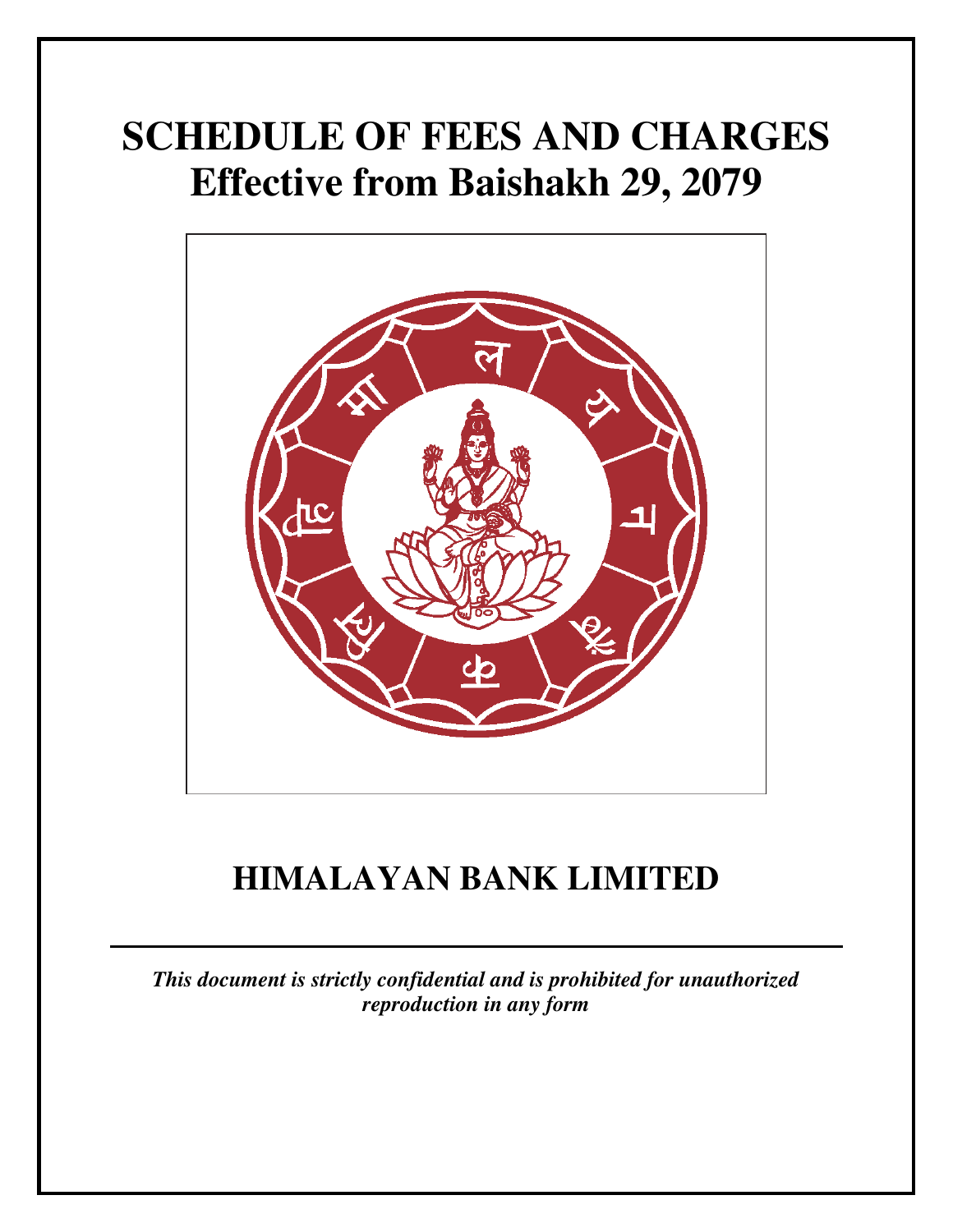|                  | (A) IMPORT LETTER OF CREDIT                                                                          |                                                                                                                                                                                                                                                                                |  |  |
|------------------|------------------------------------------------------------------------------------------------------|--------------------------------------------------------------------------------------------------------------------------------------------------------------------------------------------------------------------------------------------------------------------------------|--|--|
| S.No             | <b>Particulars</b>                                                                                   | <b>Approved Fees and Charges</b>                                                                                                                                                                                                                                               |  |  |
| $\mathbf{1}$     | <b>Industrial Raw Materials</b>                                                                      | 0.15% per quarter and part thereof for subsequent quarter. Minimum Rs. 2,000.00 whichever is higher                                                                                                                                                                            |  |  |
| $\overline{2}$   | <b>Trading Items</b>                                                                                 | 0.15% per quarter and part thereof for subsequent quarter. Minimum Rs. 2,000.00, whichever is higher.                                                                                                                                                                          |  |  |
| $\overline{3}$   | Revolving L/C                                                                                        | Corporate Client: 0.15% part thereof for subsequent gtr. Normal: 0.15% part thereof for subsequent gtr.<br>Minimum Rs. 2,500.00 whichever is higher. One time on entire amount; on next extension-outstanding<br>amount.                                                       |  |  |
| $\overline{4}$   | Rupee L/C in INR                                                                                     | Corporate Client: 0.24% part thereof for subsequent qtr.<br>Normal: 0.24% part thereof for subsequent qtr. Minimum Rs. 2,000.00, whichever is higher.                                                                                                                          |  |  |
| 5                | Local Currency LC                                                                                    | 0.24% per quarter and part thereof for subsequent quarter. Minimum Rs. 3,000.00 whichever is higher                                                                                                                                                                            |  |  |
| 6                | L/C Amendment                                                                                        | For increase in L/C amount, Commission is to be charged as for new L/C opening. Minimum Rs.<br>1.200.00                                                                                                                                                                        |  |  |
| $\boldsymbol{7}$ | Reimbursement Authorization by swift (MT 740/752/799)                                                | Rs. 1.200.00                                                                                                                                                                                                                                                                   |  |  |
| $\overline{8}$   | Discrepancy (Import LC)                                                                              | USD: 65.00, INR. 3,000.00 and Rs. 3,000.00 per set of documents. Communication charge: USD: 10.00,<br>IRS: 300.00, Rs. 300.00 each as per actual number.                                                                                                                       |  |  |
| $\overline{9}$   | Advance payment upto *USD 35,000.00 for import of good from 3rd<br>countries * As per NRB Directive. | 0.15% or Rs. 2,500.00 minimum, whichever is higher, Communication charge: Rs. 1,000.00 other than<br>draft.                                                                                                                                                                    |  |  |
| 10               | Usance Doc. Under L/C if not paid upon maturity                                                      | At par with rate applicable in BLC plus penalty of 2% p.a. from next day.                                                                                                                                                                                                      |  |  |
| 11               | Usance L/C Acceptance Commission                                                                     | For FCY: Minimum 0.065% upto 0.15% per month from sight date, acceptance date or other specified<br>date till maturity of Bill. For NPR, INR: 0.10% per month from sight date, acceptance date or other<br>specified date till maturity of Bill. Minimum Rs. 1000.00 (NPR/INR) |  |  |
| 12               | (i) Docs. Settled by FCY from other Banks<br>(ii) From own USD A/C                                   | (i) Rs.0.20 per USD<br>(ii) Processing fee of Rs. 1,500.00 per set of documents                                                                                                                                                                                                |  |  |
| 13               | <b>Inward Document Collection</b>                                                                    | As per the L/C Commission Rate. Applicable also for DAP (FCY)                                                                                                                                                                                                                  |  |  |
| 14               | <b>Text Authentication Charge</b>                                                                    | Reciprocal or Minimum Rs.4,000.00                                                                                                                                                                                                                                              |  |  |
| 15               | SWIFT 1st Communication Charges (MT 700)                                                             | Rs. 1,500.00                                                                                                                                                                                                                                                                   |  |  |
| 16               | SWIFT Amendment/Follow-up Communication Charge (MT 707/799)                                          | Rs. 1,200.00                                                                                                                                                                                                                                                                   |  |  |
| 17               | SWIFT Charge against import via SWIFT transfer (MT103)                                               | Rs. 600                                                                                                                                                                                                                                                                        |  |  |
| 18               | Swift Transfer for In-land Imports from China for Prime Client                                       | 0.05% or Rs. 750.00, whichever is higher plus SWIFT charge of Rs. 600.00                                                                                                                                                                                                       |  |  |
| 19               | Beneficiary's report from Correspondent Bank                                                         | Rs. 1000 + Correspondent bank's charge                                                                                                                                                                                                                                         |  |  |
| 20               | Beneficiary's report from Rating Agency (eg. D & B)                                                  | Min. Rs. 1000 + Actual Cost bank's charge                                                                                                                                                                                                                                      |  |  |
| 21               | Payment Commission (Usance & Mixed Payment LC)                                                       | 0.01% or min Rs. 1000 plus comm. Charge                                                                                                                                                                                                                                        |  |  |
| 22               | LC Cancellation unutilized                                                                           | Rs. 1000                                                                                                                                                                                                                                                                       |  |  |
| 23               | Correspondence made to regulatory bodies for approval at request of<br>applicant                     | Rs. 1000/correspondance                                                                                                                                                                                                                                                        |  |  |
| $\frac{24}{25}$  | Reissuance charge for NRB cheque under LC                                                            | Rs. 200/cheque in case of lost cheque                                                                                                                                                                                                                                          |  |  |
|                  | Correspondence made to beneficiary's bank at request of applicant                                    | Rs. 1000 plus communication charge                                                                                                                                                                                                                                             |  |  |
| 26               | Draft LC cancellation charge                                                                         | Rs. 1000                                                                                                                                                                                                                                                                       |  |  |
| 27               | Over Drawn commission under import LC                                                                | Equivalent to LC opening commission                                                                                                                                                                                                                                            |  |  |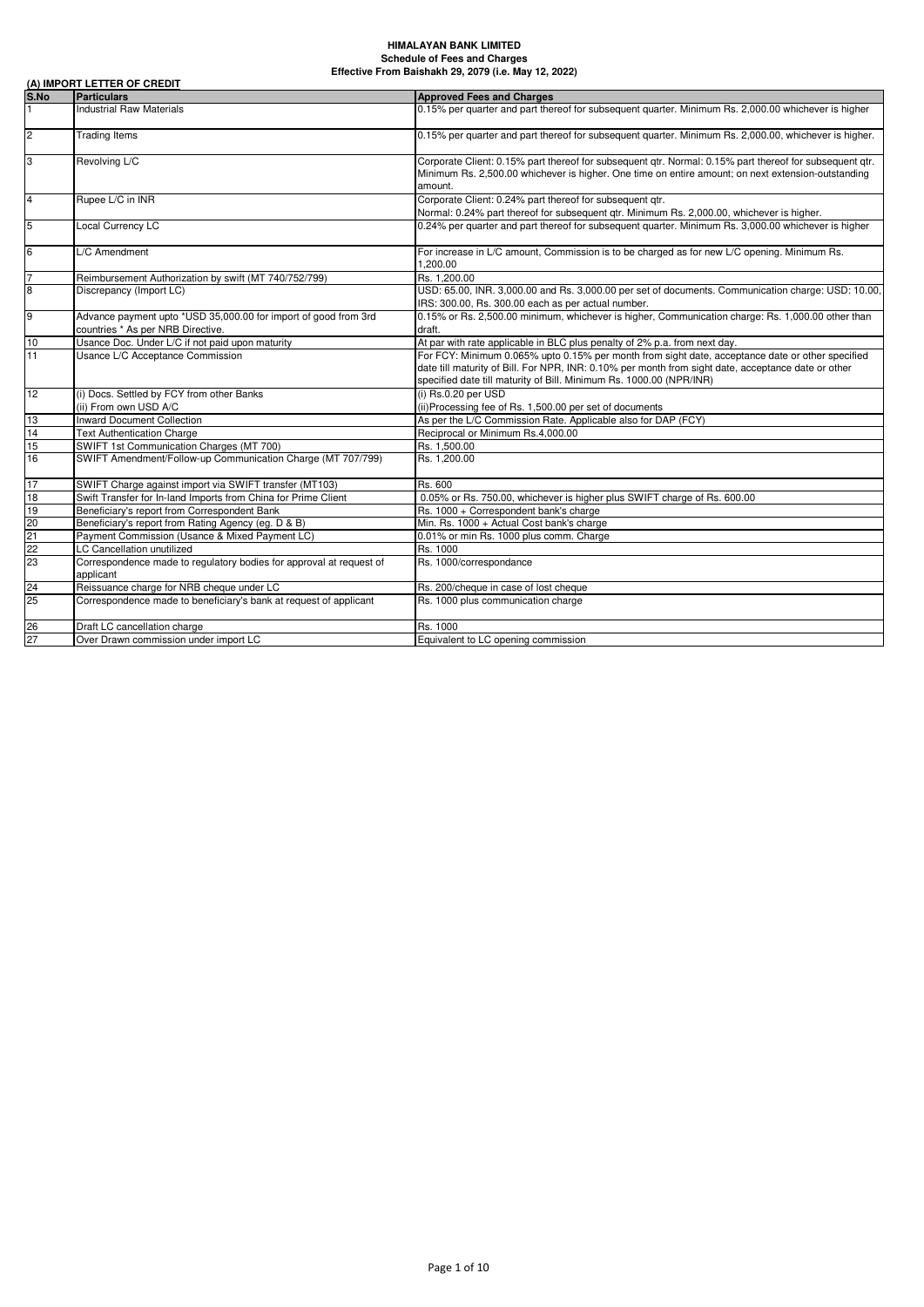|      | (B) EXPORT LETTER OF CREDIT                                                                               |                                                                                                                                                                                                                                                                                                                                                                                                                                                                                                            |  |
|------|-----------------------------------------------------------------------------------------------------------|------------------------------------------------------------------------------------------------------------------------------------------------------------------------------------------------------------------------------------------------------------------------------------------------------------------------------------------------------------------------------------------------------------------------------------------------------------------------------------------------------------|--|
| S.No | <b>Particulars</b>                                                                                        | <b>Approved Fees and Charges</b>                                                                                                                                                                                                                                                                                                                                                                                                                                                                           |  |
| 28   | <b>Advising Commission</b>                                                                                | Rs. 5,000.00 flat for LC not being negotiated/collected with us. Rs. 500.00 for LC being                                                                                                                                                                                                                                                                                                                                                                                                                   |  |
|      |                                                                                                           | negotiated/collected with us. No charge for L/C advised from other Bank & negotiated with us.                                                                                                                                                                                                                                                                                                                                                                                                              |  |
| 29   | <b>Advising Amendment</b>                                                                                 | Rs. 3,000.00 flat for LC not being negitated/collected with us. Rs. 500.00 for LC being                                                                                                                                                                                                                                                                                                                                                                                                                    |  |
|      |                                                                                                           | negiated/collected with us. No charge for L/C advised from other Bank & negotiated with us.                                                                                                                                                                                                                                                                                                                                                                                                                |  |
| 30   | Confirming Commission                                                                                     | 0.50% per quarter, Mimimum Rs.5,000.00 or as per contract.                                                                                                                                                                                                                                                                                                                                                                                                                                                 |  |
| 31   | L/C Transfer Charge                                                                                       | Own Sister Concern's Account in our Bank - No charge.<br>Transfer to third party in our Bank Rs.1,000.00. Transfer to other Bank Rs.5,000.00 plus swift charge of<br>Rs. 1,500.00                                                                                                                                                                                                                                                                                                                          |  |
| 32   | Payment/ Negotiating (Documentary/ Sight)                                                                 | FCY: Prime A- TR Rate plus 0.5% for actual No. of days.<br>Others - TR Rate plus 1%, minimum 15 days or actual No. of days,<br>LCY: TR Rate plus 1%, minimum 15 days or actual no. of days (For Corporate Clients-Actual no of<br>days)<br>For all above: Minimum Rs. 1,500.00 per document. If not realized after 30 days pentalty to be levied @<br>2.00% p.a. In case of the payment is not realized in corresponding currency BLC rate is to be charged.                                               |  |
| 33   | Usance                                                                                                    | (FCY: Prime A-TR Rate for actual No. of days. Other- TR Rate plus 1%, Minimum 15 days or acutal No.<br>of days. LCY: TR Rate plus 1% minimum 15 days or actual no. of days (For Corporate Clients - Actual<br>no. of days) For all above: Minimum Rs. 1,500.00 per documents. If not realized on due date penalty to<br>be levied @ 2.00% p.a. In case of the payment is not realized in corresponding currency BLC rate is to<br>be charged.                                                              |  |
| 34   | Negotiation of documents agnst our own L/C (Usance)                                                       | FCY: Prime A-TR Rate for actual No. of days. Other-TR Rate plus 1%, Minimum 15 days or acutal No.<br>of days. LCY: TR Rate plus 1% minimum 15 days or actual no. of days (For Corporate Clients - Actual<br>no. of days) For all above: Minimum Rs. 1,500.00 per documents. If not realized on due date penalty to<br>be levied $@$ 2.00% p.a.                                                                                                                                                             |  |
| 35   | Negotiation of documents agnst our own L/C (Sight)                                                        | FCY: Prime A-TR Rate for actual No. of days. Other- TR Rate plus 1%, Minimum 15 days or acutal No.<br>of days. LCY: TR Rate plus 1% minimum 15 days or actual no. of days (For Corporate Clients - Actual<br>no. of days) For all above: Minimum Rs. 1,500.00 per documents. If not realized after 30 days from the<br>date of negotiation penalty to be levied @ 2.00% p.a.                                                                                                                               |  |
| 36   | Outward Doc. Purchase not under L/C (BILTY)                                                               | FCY: Prime A- TR Rate plus 1% for actual No. of days.<br>Others - TR Rate plus 1.50%, minimum 15 days or actual No. of days<br>LCY: OD rate for minimum 15 days or actual no. of days (For Corporate Clients - Actual no. of days)<br>For all above: Minimum Rs. 1,500 per document.                                                                                                                                                                                                                       |  |
| 37   | Outward Doc Coll.                                                                                         | For NPR/INR - 0.125%, For USD - 0.01% of Doc Bill Amount,<br>Minimum Rs. 1,500.00 plus courier & swift charges.                                                                                                                                                                                                                                                                                                                                                                                            |  |
| 38   | Duplicate Advise/ Realization Certificate/ Adv. Payment Certificate (Walk-in Rs.1,000.00 flat<br>Clients) |                                                                                                                                                                                                                                                                                                                                                                                                                                                                                                            |  |
| 39   | Freight Permit Charge                                                                                     | Rs. 500.00 per transaction.                                                                                                                                                                                                                                                                                                                                                                                                                                                                                |  |
| 40   | <b>SWIFT 1st Communication Charges</b>                                                                    | Rs. 1500                                                                                                                                                                                                                                                                                                                                                                                                                                                                                                   |  |
| 41   | SWIFT Amendment/Follow-up Communication Charges                                                           | Rs. 1200                                                                                                                                                                                                                                                                                                                                                                                                                                                                                                   |  |
| 42   | Payment Follow-up                                                                                         | Rs. 600.00 per follow-up                                                                                                                                                                                                                                                                                                                                                                                                                                                                                   |  |
| 43   | Cash incentive document processing charge                                                                 | 1. For OD Limit holder: Applicable OD Rate for actual no. of days for Total Cash Incentive Value plus<br>Rs. 50/- per set of Pragyapanpatra.<br>2. For Non-Limit holder: (Against Earmarking)<br>Up to Rs. 250K (Export Incentive) - Rs. 2500/-.<br>Above Rs. 250K Up to Rs. 500K (Export Incentive) - Rs. 5,000/-<br>Above Rs. 500K Up to Rs. 1 Mil (Export Incentive) - Rs. 10,000/-<br>Above 1 Mil up to Rs. 2 Mil (Export Incentive)- Rs. 20,000/-<br>Above Rs. 2 Mil (Export Incentive)- Rs. 25,000/- |  |
| 44   | Cash Against Document(CAD)                                                                                | Rs. 5000 per set of doc.                                                                                                                                                                                                                                                                                                                                                                                                                                                                                   |  |

| (C). | <b>Document Against Payment/Collection</b> |                                  |
|------|--------------------------------------------|----------------------------------|
| S.No | <b>Particulars</b>                         | <b>Approved Fees and Charges</b> |
| 45   | Document Against Payment (DAP)             | Same as Sight LC Opening         |
| 46   | Document Against Acceptance (DAA)          | Same as Usance LC Opening        |
| 47   | Payment Charge-DAA upon maturity           | Same as LC Settlement Charge     |
| 48   | <b>INR DAP/DAA Intimation charge</b>       | Same as Swift Charges            |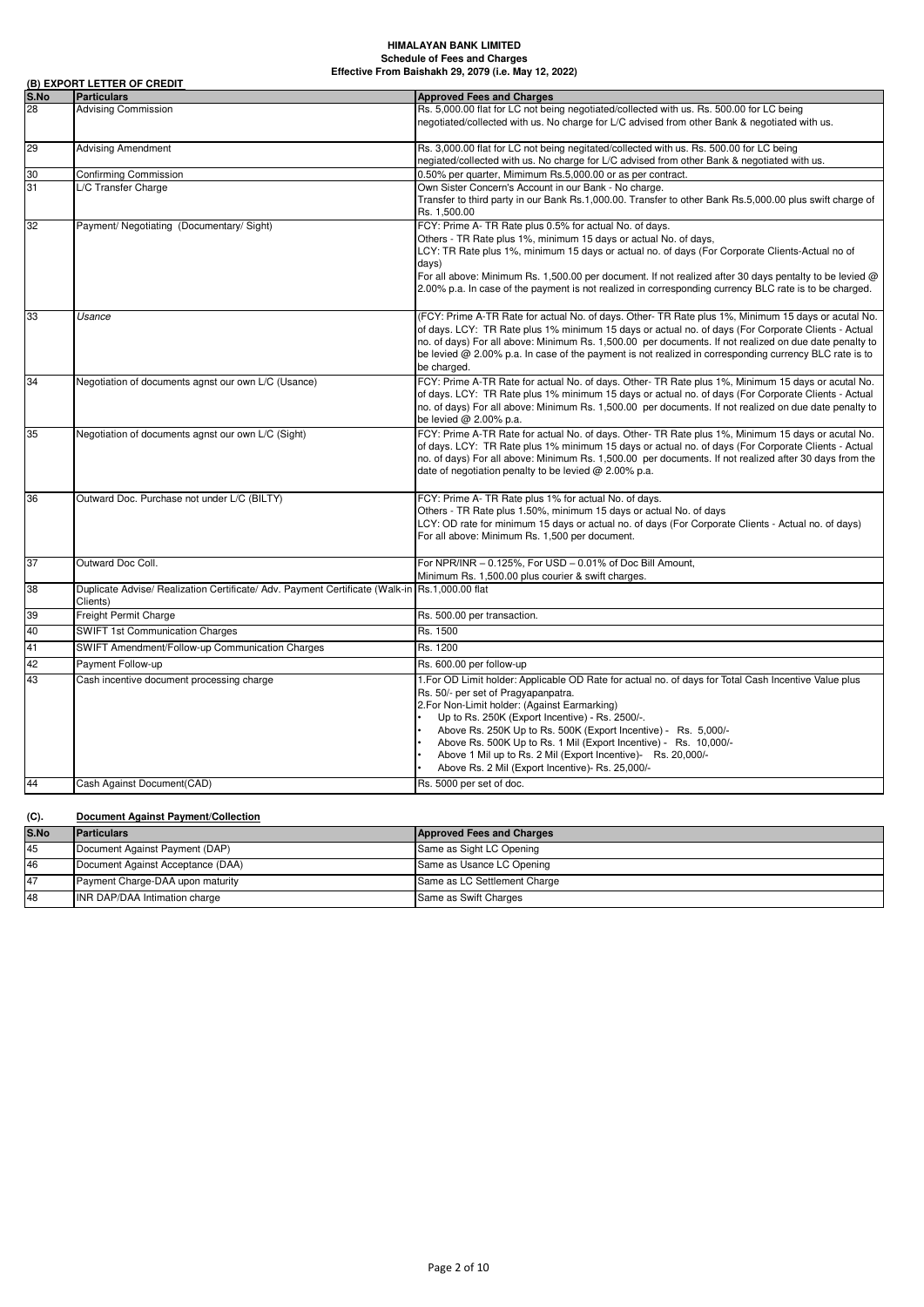# **(D) GUARANTEE**

| S.No | Particulars                                                                                                               | <b>Approved Fees and Charges</b>                                                                                                                                                                                                                                                                           |
|------|---------------------------------------------------------------------------------------------------------------------------|------------------------------------------------------------------------------------------------------------------------------------------------------------------------------------------------------------------------------------------------------------------------------------------------------------|
| 49   | <b>Bid Bond</b>                                                                                                           | 0.35% per quarter or Minimum Rs. 1,500/- p.g. whichever is higher.<br>For 100% Cash Margin or cash collateral: 50% Discount on above rate, minimum Rs. 500/- p.g                                                                                                                                           |
| 50   | Performance Bond                                                                                                          | 0.40% per quarter or Rs. 1000 minimum p.q. whichever is higher for Performance Bond Gtee (for<br>contractors). In case of Performance Bond Gtee (For Supplier), 0.50% per quarter or Rs. 1500 minimum<br>whichever is higher. If against FD or cash collateral for Forex GT 0.15% p.q. or minimum NPR 500. |
| 51   | <b>Advanced Payment Guarantee</b>                                                                                         | 0.50% per gtr or minimum Rs. 2000.00 p.g. whichever is higher.                                                                                                                                                                                                                                             |
| 52   | Bonded Warehouse Guarantee                                                                                                | 0.5% per quarter and thereon on monthly basis or minimum Rs. 2000.00 p.q. Guarantee Expired but not<br>released = 0.50% per gtr. till released/surrender of original quarantee.                                                                                                                            |
| 53   | Exim Code Customs                                                                                                         | 0.5% per quarter and thereon on monthly basis or minimum Rs. 1,500.00 p.q. Guarantee Expired but not<br>released = 0.50% per qtr. till released/surrender of original guarantee.<br>Against FD or Cash Collateral: 0.15% p.q. or Min Rs. 500 p.q.                                                          |
| 54   | Issuance of Guarantee against Counter Guarantee of Foreign Banks<br>(Counter Guarantee of A class Banks)                  | 0.30% - 0.75% per quarter, minimum USD 200, whichever is higher. In case of Indian Banks, 0.30%-<br>0.75% per quarter, Minimum INR 3,000.00 p.q.                                                                                                                                                           |
| 55   | Amendment (Not effecting value & expiry as well as for time extension<br>within the quarter)                              | Rs. 1500                                                                                                                                                                                                                                                                                                   |
| 56   | Counter Guarantee Amendment not affecting time & value                                                                    | Rs. 2,500.00, USD 100.00                                                                                                                                                                                                                                                                                   |
| 57   | Guarantee Claim honor charge                                                                                              | Min Rs. 5000 and USD 250                                                                                                                                                                                                                                                                                   |
| 58   | SWIFT 1st Communication Charges (MT 760)                                                                                  | Rs. 1,500.00                                                                                                                                                                                                                                                                                               |
| 59   | SWIFT Amendment (MT 767/799)                                                                                              | Rs. 1,200.00                                                                                                                                                                                                                                                                                               |
| 60   | Issuance of Counter Guarantee (MT760) by HBL to issue Guarantee in<br>Foreign Countries (Counter Guarantee Issued by HBL) | 0.75% - 2.00% per qtr. or Min. Rs. 5,000/- per qtr., plus SWIFT charge Rs. 1,500.00 plus actual<br>charges of Foreign Banks for GT issuance                                                                                                                                                                |
| 61   | Claim lodged but withdrawn on mean time within maturity of G'tee                                                          | Rs. 1000                                                                                                                                                                                                                                                                                                   |
| 62   | Claim lodged within the maturity but was put on hold beyond the expiry of<br>q'tee                                        | As per respective Bank G'tee above                                                                                                                                                                                                                                                                         |
| 63   | Line of Credit                                                                                                            | 0.20% p.g. or min Rs. 1500 p.g.                                                                                                                                                                                                                                                                            |

# **(E) BILLS PURCHASE**

| S.No | <b>Particulars</b>                    | <b>Approved Fees and Charges</b>                                                                                                                                                                                                                                                            |
|------|---------------------------------------|---------------------------------------------------------------------------------------------------------------------------------------------------------------------------------------------------------------------------------------------------------------------------------------------|
| 64   | USD Cheques payable in other than USA | 1.50% or Rs. 1,500.00 Minimum whichever is higher plus courier charge.                                                                                                                                                                                                                      |
| 65   | USD Cheques (USA)                     | 1.5% or Rs. 1,500.00 Minimum. whichever is higher plus courier charge.                                                                                                                                                                                                                      |
| 66   | <b>Other Currencies</b>               | 2.00% or minimum Rs. 1,500.00 whichever is higher plus courier charge. Additional third party charges<br>to be recovered.                                                                                                                                                                   |
| 67   | IRS Bills/DD Purchase                 | For Loan Customers-Applicable OD Rate plus 1% from purchased date till realization date (Both date<br>inclusive) plus postage/courier Rs. 500/-<br>For others (non-limit holders)- BR+5% or Minimum Rs. 500/-whichever is higher for mark-up upto 15<br>days plus postage/courier Rs. 500/- |
| 68   | Unrealized Purchased Bill             | Same as BLC                                                                                                                                                                                                                                                                                 |
| 69   | Inward Clean Collection               | 0.15%, minimum Rs.500.00, maximum Rs.5,000.00 plus postage Charge of Rs.50.00 in Nepal &<br>Rs.500.00 outside Nepal                                                                                                                                                                         |

# **(F) Bills Collection/Clearing/ECC/IPS**

| S.No | <b>Particulars</b>                 | <b>Revised and Approved Fees and Charges</b>                                                                                                                                                                                                                                                                                                                                                                                                                                                                                                                 |
|------|------------------------------------|--------------------------------------------------------------------------------------------------------------------------------------------------------------------------------------------------------------------------------------------------------------------------------------------------------------------------------------------------------------------------------------------------------------------------------------------------------------------------------------------------------------------------------------------------------------|
| 70   | <b>ECC</b>                         | <b>For Current Account (NPR):</b><br>Free irrespective of any amount for Regular Session ECC.<br><b>For Savings Account:</b><br>As per NCHL applicable charges for Regular Session ECC.<br>For LCY cheque above Rs. 200K: Rs. 15 per cheque<br>For FCY cheque irrespective of amount and account: Rs. 15 per cheque<br>Express Session: Rs. 150/- per cheque<br>High Value Clearing: Rs. 150/- per cheque<br>Late Presentment Charges: Rs. 250/- per cheque.<br>Cheque Return Charges: Charges as per NCHL applicable schedule will be charges to customers. |
| 71   | NCHL IPS Fund Transfer (Outward)   | NCHL Applicable Charges                                                                                                                                                                                                                                                                                                                                                                                                                                                                                                                                      |
| 72   | NCHL IPS: Fund Transfer (Inward)   | NCHL Applicable Charges                                                                                                                                                                                                                                                                                                                                                                                                                                                                                                                                      |
| 73   | <b>IPS: Other Charges</b>          | . Cancellation Fee: Rs. 100<br>ii. Auto Rejection: 2 times of fee as per NCHL Applicable chg                                                                                                                                                                                                                                                                                                                                                                                                                                                                 |
| 74   | <b>IPS: Archive Fee</b>            | As per NCHL schedule                                                                                                                                                                                                                                                                                                                                                                                                                                                                                                                                         |
| 75   | RTGS (within NRB/NCHL Network)     | Rs. 100 per transaction (for NPR); USD 2 per transaction (for USD)                                                                                                                                                                                                                                                                                                                                                                                                                                                                                           |
| 76   | <b>Connect IPS Transaction Fee</b> | As per NCHL (Currently Rs. 2 - 8)                                                                                                                                                                                                                                                                                                                                                                                                                                                                                                                            |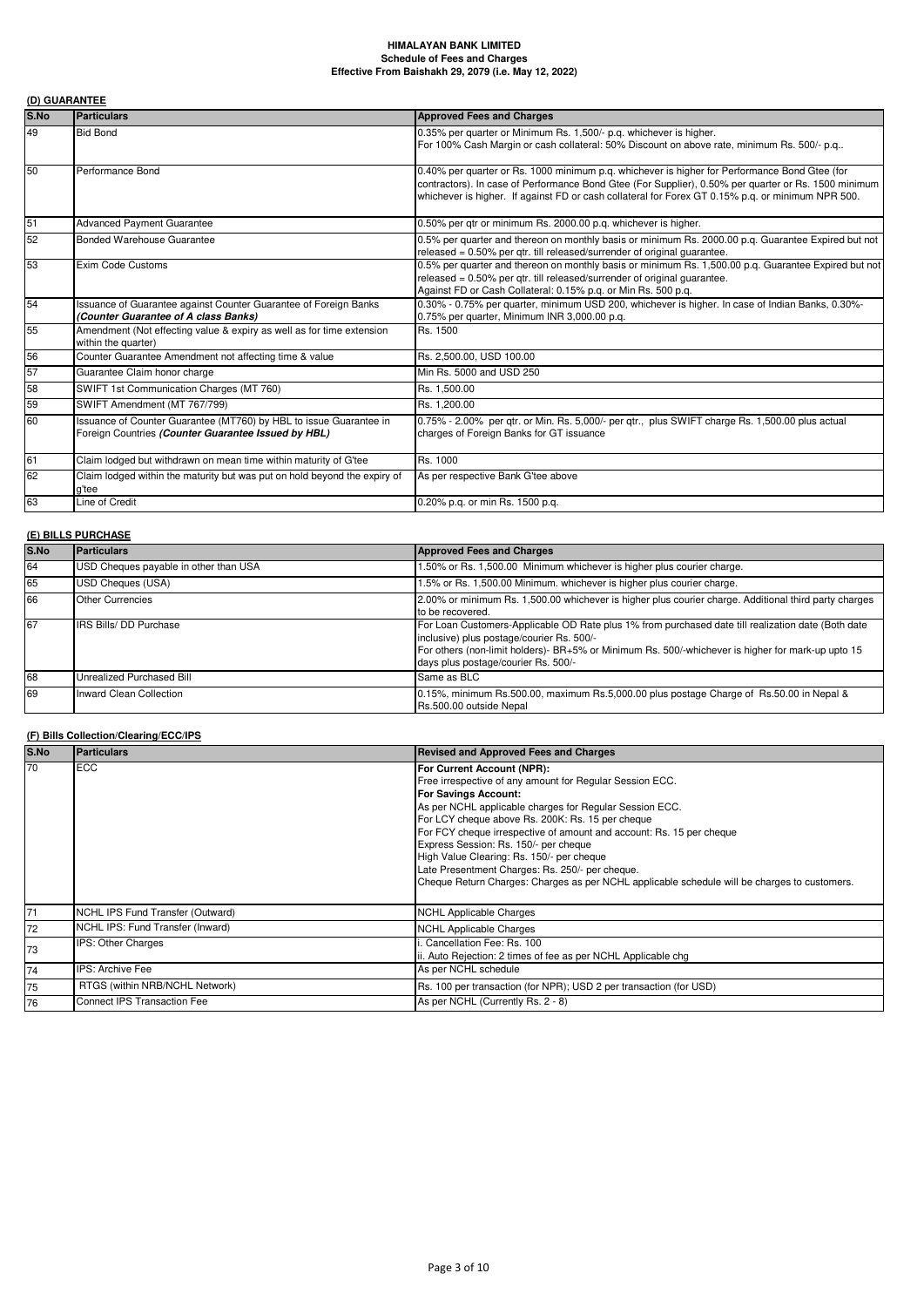|      | (G) REMITTANCE                                                                          |                                                                                                                                                                                                                                                                                                                                                                                                                       |  |
|------|-----------------------------------------------------------------------------------------|-----------------------------------------------------------------------------------------------------------------------------------------------------------------------------------------------------------------------------------------------------------------------------------------------------------------------------------------------------------------------------------------------------------------------|--|
| S.No | <b>Particulars</b>                                                                      | <b>Approved Fees and Charges</b>                                                                                                                                                                                                                                                                                                                                                                                      |  |
| 77   | <b>IRS</b> Draft                                                                        | For Prime Customers: 0.05% or min Rs. 250.00<br>For General Customers: 0.10% or min Rs. 250.00<br>For walk-in Customers: 0.125% or min Rs. 500.00<br>Processing Charge by Drawee Banks in India will be extra.<br>Plus DD advice (MT110) charge of Rs. 150                                                                                                                                                            |  |
| 78   | <b>USD Draft</b>                                                                        | 0.10% or Rs. 500.00 whichever is higher<br>Plus DD advice (MT110) charge of Rs. 150 + USD 5 for Draft of SCB.                                                                                                                                                                                                                                                                                                         |  |
| 79   | Euro Cheques drawan on banks in Non-European Countries                                  | <b>EUR 75</b>                                                                                                                                                                                                                                                                                                                                                                                                         |  |
| 80   | <b>Other Draft</b>                                                                      | 0.10% or Rs. 500.00, whichever is higher plus 10.00 USD or respective currency; however for JPY, JPY:<br>2.500.00<br>Plus DD advice (MT110) charge of Rs. 150                                                                                                                                                                                                                                                         |  |
| 81   | <b>IRS Swift Transfer</b>                                                               | 0.15% or minimum Rs. 600.00; maximum Rs. 15,000.00; plus SWIFT Rs. 600.00                                                                                                                                                                                                                                                                                                                                             |  |
| 82   | FCY SWIFT Transfer                                                                      | 0.20% or minimum Rs. 600.00, whichever is higher, in case of JPY additional JPY: 2,500.00 and/or upto<br>JPY 5,500.00 plus SWIFT Rs. 600.00                                                                                                                                                                                                                                                                           |  |
| 83   | Inward Remm. Transfer to other Banks or against Passport                                | 0.50% or minimum Rs. 1,000.00 and Maximum US\$100.00                                                                                                                                                                                                                                                                                                                                                                  |  |
| 84   | Inward Remm. Fee against ID                                                             | NOSTRO: 0.50% or minimum Rs.1,000.00 and Maximum US\$100.00<br>VOSTRO: As per agreement                                                                                                                                                                                                                                                                                                                               |  |
| 85   | <b>Draft Cancellation</b>                                                               | Against Returned Draft: Rs.300.00.<br>Against Lost Draft: Rs.600.00.<br>Plus SWIFT Rs. 600.00 & Other Bank's charges as applicable for STOP Payment of lost Draft.<br>Refund will be made at the prevailing rate on the date of cancellation/refund.                                                                                                                                                                  |  |
| 86   | Stop Payment Charge of Demand Draft                                                     | Rs. 1000 plus swift and other bank charge                                                                                                                                                                                                                                                                                                                                                                             |  |
| 87   | SWIFT cost to India/elsewhere                                                           | <b>Rs. 600 flat</b>                                                                                                                                                                                                                                                                                                                                                                                                   |  |
| 88   | Transfer to another Bank in Nepal                                                       | NRS: Rs.500.00.<br>Other Currencies: USD 10.00 or equivalent                                                                                                                                                                                                                                                                                                                                                          |  |
| 89   | Postage/courier in Nepal                                                                | Rs. 150.00 flat                                                                                                                                                                                                                                                                                                                                                                                                       |  |
| 90   | Courier charge to India                                                                 | Rs. 750.00 flat                                                                                                                                                                                                                                                                                                                                                                                                       |  |
| 91   | Courier charge to elsewhere                                                             | Minimum Rs. 1500/-                                                                                                                                                                                                                                                                                                                                                                                                    |  |
| 92   | Refund of Inward Remm.                                                                  | Related Nostro A/c: \$50.00                                                                                                                                                                                                                                                                                                                                                                                           |  |
| 93   | <b>T.C Encashment</b>                                                                   | \$15/- Per Instrument                                                                                                                                                                                                                                                                                                                                                                                                 |  |
| 94   | <b>ABBS Transfer</b>                                                                    | Free                                                                                                                                                                                                                                                                                                                                                                                                                  |  |
| 95   | Payment of Remittance, Online Money Transfers, Online Payments                          | Sharing of Commission as per agreement                                                                                                                                                                                                                                                                                                                                                                                |  |
| 96   | Cash Management/Electronic CMS                                                          | Rs. 500 per cheque/RTGS entry for same day realisation against online statement verification validating<br>through UTR. The Cut off time shall be 3:30 PM NST                                                                                                                                                                                                                                                         |  |
| 97   | Domestic Remittance Service Charge                                                      | Kathmandu to Outside/KTM to KTM:<br>Rs. 01-Rs. 10,000: Rs. 100<br>Rs. 10,001-Rs. 25,000: Rs. 150<br>Rs. 25,001-Rs. 50,000: Rs. 200<br>Rs. 50,001-Rs. 100,000: Rs. 250<br>Outside to KTM/Outside to Outside:<br>Rs. 01-Rs. 10,000: Rs. 100<br>Rs. 10,001-Rs. 25,000: Rs. 130<br>Rs. 25,001-Rs. 50,000: Rs. 150<br>Rs. 50,001-Rs. 100,000: Rs. 200                                                                      |  |
| 98   | FDI Certificate issue                                                                   | Rs. 1000/- per certificate                                                                                                                                                                                                                                                                                                                                                                                            |  |
| 99   | Other bank's charges in MT 103 (additional charges with MT 103 with field<br>71A:/OUR/) | For payment in USD, additional charge of USD 35<br>For payment in Singapore (in USD or SGD), additional charge of USD 35 or SGD 50<br>For payment in Europe (in USD or EUR), additional charge of USD 50 or EUR 35<br>For payment in UK (in GBP, USD or EUR), additonal charge of GBP 65, USD 60 or EUR 60<br>For payment in Australia, additional charge in USD 60<br>For payment in INR, addional charge of INR 350 |  |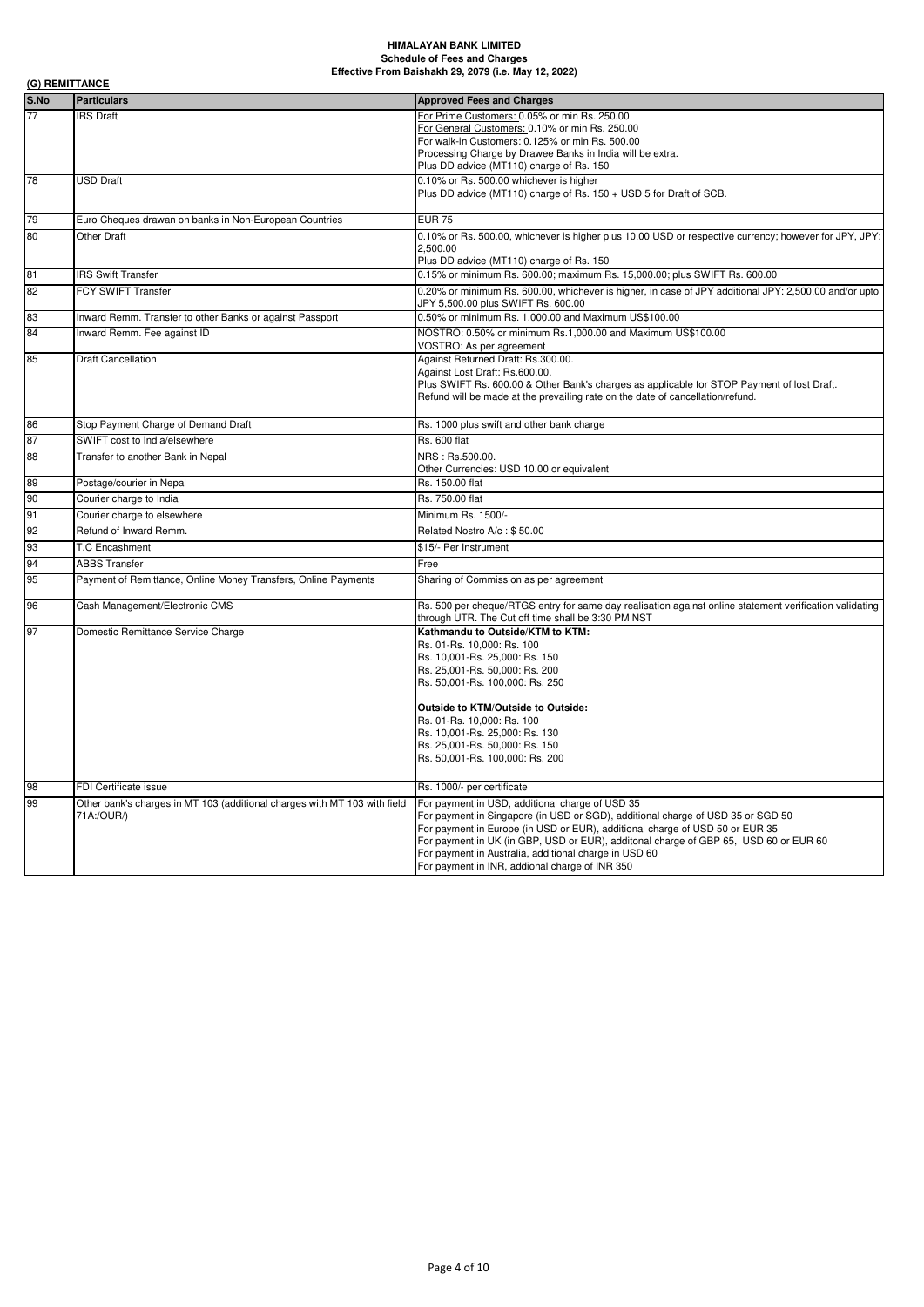# **(H) CUSTOMER SERVICE**

| S.No | <b>Particulars</b>                                                                                        | <b>Approved Fees and Charges</b>                                                                                                                                                                                                                                                                                                                                                                                                                                                                                                                                                                                                                                                                                                                                                                                                                                                    |
|------|-----------------------------------------------------------------------------------------------------------|-------------------------------------------------------------------------------------------------------------------------------------------------------------------------------------------------------------------------------------------------------------------------------------------------------------------------------------------------------------------------------------------------------------------------------------------------------------------------------------------------------------------------------------------------------------------------------------------------------------------------------------------------------------------------------------------------------------------------------------------------------------------------------------------------------------------------------------------------------------------------------------|
| 100  | <b>Balance Certificate Charge</b>                                                                         | Free                                                                                                                                                                                                                                                                                                                                                                                                                                                                                                                                                                                                                                                                                                                                                                                                                                                                                |
| 101  | Maintenance of minimum balance requirement:(1)<br>Current Account: NPR, USD, GBP, CHF, JPY, AUD, CNY, EUR | Kathmandu Valley Branches:<br>Rs. 5,000.00<br>Outside Kathmandu Valley Branches: Rs. 2,500.00                                                                                                                                                                                                                                                                                                                                                                                                                                                                                                                                                                                                                                                                                                                                                                                       |
|      |                                                                                                           | For All Branches:<br>Incase of Current Account having OD Limit - Minimum Balance: Zero<br>In USD: USD 100.00<br>In EURO: 100.00<br>IN GBP: 100.00<br>IN JPY: 12,000.00<br>In CHF: 200.00<br>In other Currency: Equivalent to NPR                                                                                                                                                                                                                                                                                                                                                                                                                                                                                                                                                                                                                                                    |
| 102  | Maintenance of minimum balance requirement:(1)<br>Saving Account: NPR, USD, GBP,CHF,JPY, AUD,CNY, EUR     | For Normal Savings Account:<br>Kathmandu Valley Branches:<br>Rs. 2,500.00<br>Outside Kathmandu Valley Branches:<br>Rs. 1,000.00                                                                                                                                                                                                                                                                                                                                                                                                                                                                                                                                                                                                                                                                                                                                                     |
|      |                                                                                                           | For All Branches:<br>In USD: USD 100.00<br>In EURO: 100.00<br>IN GBP: 100.00<br>IN JPY: 12,000.00<br>In CHF: 200.00<br>In other Currency : Equivalent to NPR<br>For Mero Pahilo Bachat Khata<br>: Zero<br>For Social Security Account<br>: Zero<br>For Earthquake Relief Account<br>: Zero<br>For Himal Bachat Khata<br>: Zero;<br>For Himal Remit Savings<br>: Zero (Without Cheque) and Rs. 1000 (With Cheque);<br>For Special Payroll Account<br>: Zero:<br>For Shareholder's Savings<br>: Rs. 500<br>For HBL Nari Bachat<br>$:$ Rs. 1,000<br>For Bishesh Saving<br>: Rs. $2,000$<br>For Jeevan Surakshya Bachat Khata<br>$:$ Rs. 7,000<br>For Family Savings Account<br>$:$ Rs. 10,000<br>For Premium Saving<br>$:$ Rs. 50,000<br>For Super Premium Savings<br>: Rs. 100,000<br>For Exclusive Privileged Savings<br>$:$ Rs. 500,000<br>For Subidha Savings<br>$:$ Rs. 1,000,000 |
| 103  | Saving Account Type Conversion Charge                                                                     | Rs. 100.00 per Conversion/downgrade:<br>Free for upgradation                                                                                                                                                                                                                                                                                                                                                                                                                                                                                                                                                                                                                                                                                                                                                                                                                        |
|      | a. Cheque Returned due to insufficient fund                                                               | Rs. 200.00 for limit holder and Rs. 500.00 for non limit holder or available amount in the account if less<br>than that                                                                                                                                                                                                                                                                                                                                                                                                                                                                                                                                                                                                                                                                                                                                                             |
| 104  | b. Clearing Cheque returned /unpaid (insufficient fund or other reason)                                   | As per charge levied by NCHL                                                                                                                                                                                                                                                                                                                                                                                                                                                                                                                                                                                                                                                                                                                                                                                                                                                        |
| 105  | Stop payment request (Case to Case Basis)                                                                 | Free                                                                                                                                                                                                                                                                                                                                                                                                                                                                                                                                                                                                                                                                                                                                                                                                                                                                                |
| 106  | Standing Instruction (Case to Case basis)                                                                 | Rs. 100.00 per request (No Charge to prime/corporate customers)                                                                                                                                                                                                                                                                                                                                                                                                                                                                                                                                                                                                                                                                                                                                                                                                                     |
| 107  | Statement to be posted abroad                                                                             | Rs. 2500                                                                                                                                                                                                                                                                                                                                                                                                                                                                                                                                                                                                                                                                                                                                                                                                                                                                            |
| 108  | a) Loose Cheque Issuance                                                                                  | Rs. 250.00 per leaf                                                                                                                                                                                                                                                                                                                                                                                                                                                                                                                                                                                                                                                                                                                                                                                                                                                                 |
|      | b) Fund withdrawal through written letter / withdrawal slip                                               | Rs. 100 per case, Waived in case of non-functioning of ATM at branch and for Social Security<br>Allowance accounts.                                                                                                                                                                                                                                                                                                                                                                                                                                                                                                                                                                                                                                                                                                                                                                 |
| 109  | Cheque book issuance against lost cheque book and Cheque Requisition<br>Slip Lost                         | Free                                                                                                                                                                                                                                                                                                                                                                                                                                                                                                                                                                                                                                                                                                                                                                                                                                                                                |
| 110  | <b>Uncollected Cheque Destruction</b>                                                                     | Rs. 250 or lesser available amount in the account (uncollected for more than 6 months)                                                                                                                                                                                                                                                                                                                                                                                                                                                                                                                                                                                                                                                                                                                                                                                              |
| 111  | Account closure                                                                                           | Free                                                                                                                                                                                                                                                                                                                                                                                                                                                                                                                                                                                                                                                                                                                                                                                                                                                                                |
| 112  | Other Certificate Issuance (incl. issuance of recomm letter)                                              | Max up to Rs. 1500                                                                                                                                                                                                                                                                                                                                                                                                                                                                                                                                                                                                                                                                                                                                                                                                                                                                  |
| 113  | <b>Account Activation Charges</b>                                                                         | Free                                                                                                                                                                                                                                                                                                                                                                                                                                                                                                                                                                                                                                                                                                                                                                                                                                                                                |
| 114  | Debit/credit advice within current FY:                                                                    | Free                                                                                                                                                                                                                                                                                                                                                                                                                                                                                                                                                                                                                                                                                                                                                                                                                                                                                |
| 115  | Duplicate issuance of FDR                                                                                 | Rs. 100                                                                                                                                                                                                                                                                                                                                                                                                                                                                                                                                                                                                                                                                                                                                                                                                                                                                             |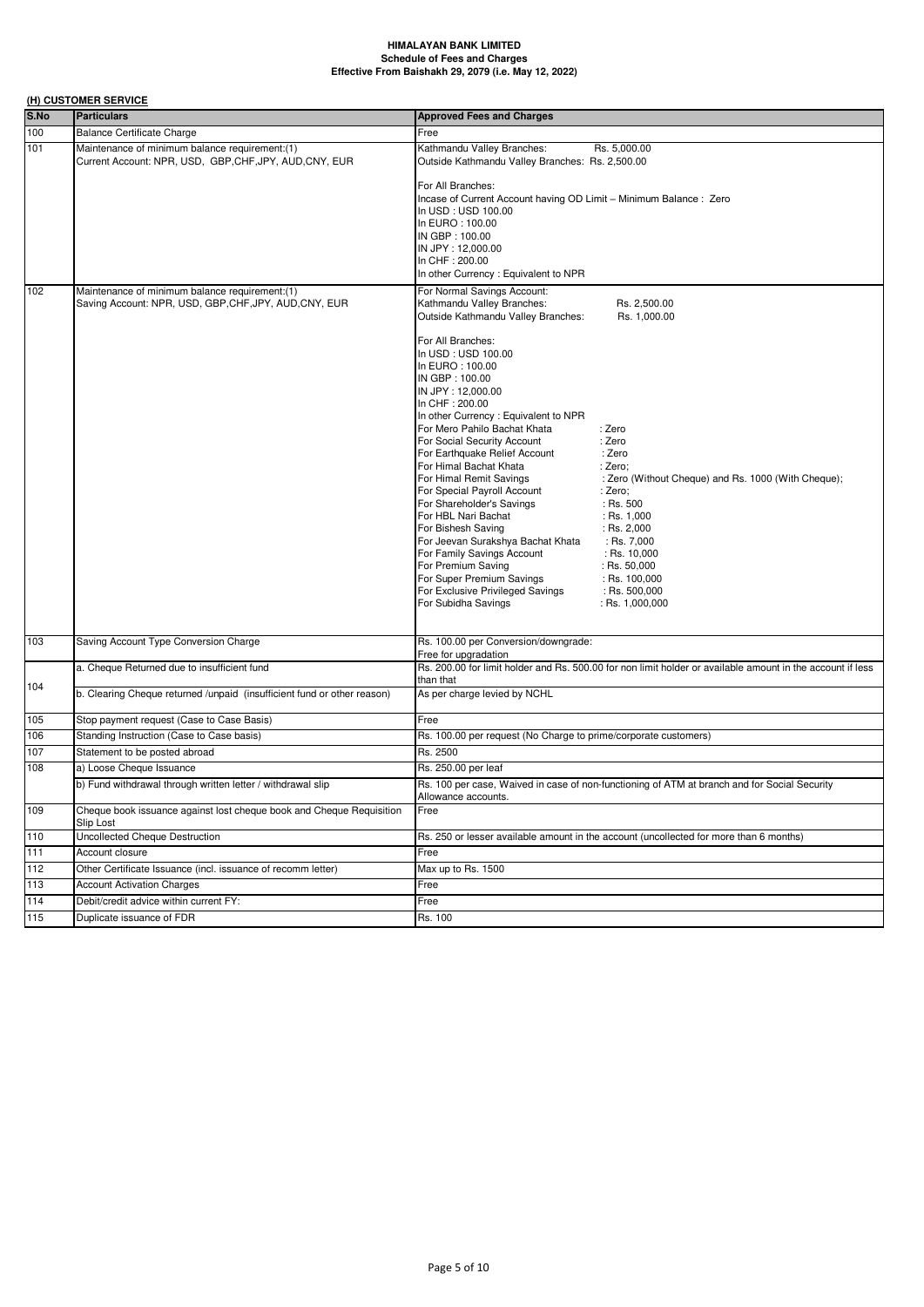| (I) CREDIT |                                                         |                                                                                                                                                                                                          |  |  |
|------------|---------------------------------------------------------|----------------------------------------------------------------------------------------------------------------------------------------------------------------------------------------------------------|--|--|
| S.No       | <b>Particulars</b>                                      | <b>Approved Fees and Charges</b>                                                                                                                                                                         |  |  |
| 116        |                                                         | <b>LOAN PROCESSING/MANAGEMENT FEE</b>                                                                                                                                                                    |  |  |
|            | a. Loan Management/Renewal Fee (Corporate)              | For New: 0.75%,<br>For Renewal: 0.15% of Funded Limit                                                                                                                                                    |  |  |
| b.         | Loan Management/Renewal Fee (SME)                       | For New:<br>From Rs. 0.50 Mil to Rs. 40 Mil: 0.75% of Funded Limit<br>Above Rs. 40 Mil up to Rs. 80 Mil: 0.50% of Funded Limit<br>Above Rs. 80 Mil up to Rs. 120 Mil: 0.25%<br>For Renewal: 20% of above |  |  |
|            | c. Consortium Financing                                 | As per consortium decision                                                                                                                                                                               |  |  |
|            | d. Home Loan, Non-scheme.                               | 0.75% of implemented limiit.                                                                                                                                                                             |  |  |
|            | e. Education Loan                                       | 0.75% of implemented limiit.                                                                                                                                                                             |  |  |
|            | f. Hire Purchase (Private, Comercial) Loan, Non-scheme. | 0.75% of implemented limiit.                                                                                                                                                                             |  |  |
|            | g. HP Loan transfer on account of other party           | 0.5% of transferred loan or Minimum Rs. 5000, whichever is higher, from each party.                                                                                                                      |  |  |
|            | h. Loan against Shares / Margin Lending                 | For New: 0.75% of Limit<br>For Renewal: 0.15% of Limit                                                                                                                                                   |  |  |
|            | i. Fixed Term Loan/Non-Revolving Cash Credit (NRCC)     | 0.75% of Limit                                                                                                                                                                                           |  |  |
|            | Deprived Sector Lending                                 | Corporate/Wholesale Lending - Up to 0.50% of Limit. (Subject to NRB Directives).<br>Retail/Individual - Upto 0.50% of Limit.                                                                             |  |  |
|            | k. Mortgage Loan (Revolving / Non revolving)            | For New: 0.75% of Limit.<br>For Renewal: 0.15% of Limit.                                                                                                                                                 |  |  |
|            | Loan against NSB/ Bonds / Other Bank's FDR              | 0.75% of approved limit.                                                                                                                                                                                 |  |  |
|            | m. Professional Loan                                    | 0.75% of approved limit                                                                                                                                                                                  |  |  |
|            | n. Loan for Interest Subsidy                            | As per NRB                                                                                                                                                                                               |  |  |
|            | p. Subsidized Loan                                      | As per NRB                                                                                                                                                                                               |  |  |
|            | g. USD Denominated Loan Management Fee (For Export)     | 0.75% of disbursed amount.                                                                                                                                                                               |  |  |

| 117 | <b>PREPAYMENT CHARGES</b>                         | <b>Approved Fees and Charges</b>                                                                                                                                                           |
|-----|---------------------------------------------------|--------------------------------------------------------------------------------------------------------------------------------------------------------------------------------------------|
|     | a. Fixed Term Loan/Personal Loans (Non-Revolving) | Upto Rs. 50 lakh - Nil (As per NRB)<br>For Floating Rate:<br>Within 2 Years: 0.75%, From 2 to 5 Years: 0.375%,<br>From 5 Years and above: 0.15%.                                           |
|     |                                                   | For Fixed Rate:<br>Maximum up to 0.75%                                                                                                                                                     |
|     | b. Hire Purchase (non-scheme)                     | Upto Rs. 50 lakh - Nil (As per NRB)<br>For Floating Rate:<br>Within 2 Years: 0.75%, From 2 to 5 Years: 0.375%,<br>From 5 Years and above: 0.15%.<br>For Fixed Rate:<br>Maximum up to 0.75% |
|     | c. Full settlement of Hire Purchase Loan          | Upto Rs. 50 lakh - Nil (As per NRB)<br>For Floating Rate:<br>Within 2 Years: 0.75%, From 2 to 5 Years: 0.375%,<br>From 5 Years and above: 0.15%.<br>For Fixed Rate:<br>Maximum up to 0.75% |

| For Floating Rate:<br>Within 2 Years: 0.75%,<br>From 2 to 5 Years: 0.375%,<br>From 5 Years and above: 0.15%.<br>SWAP Fees (for all Home Loans, SME, Retail, Corporate etc.) |     | <b>Swap Charges</b> | <b>Approved Fees and Charges</b> |
|-----------------------------------------------------------------------------------------------------------------------------------------------------------------------------|-----|---------------------|----------------------------------|
| <b>For Fixed Rate:</b><br>0.75% OR as per loan approval & agreement with the customer.                                                                                      | 118 |                     |                                  |

|     | <b>Commitment Fee</b> | <b>Approved Fees and Charges</b>                                                                                                                                                                                                                           |
|-----|-----------------------|------------------------------------------------------------------------------------------------------------------------------------------------------------------------------------------------------------------------------------------------------------|
| 119 |                       | Demand Loan, OD, Personal/ Professional Loan, Loan Against Share (LAS) etc. - 0.15% of the<br>unutilized portion (if yearly average utilization is below 60% of the assigned loan limit) - to be charged<br>every year at the time of yearly renew/review. |
|     | Commitment Fee        | Term Loan/ NRCC, Home Loan etc. - 0.15% of unutilized portion (limit as per offer letter less disbursed<br>loan amount) - to be charged only once at the end of disbursement / construction period                                                         |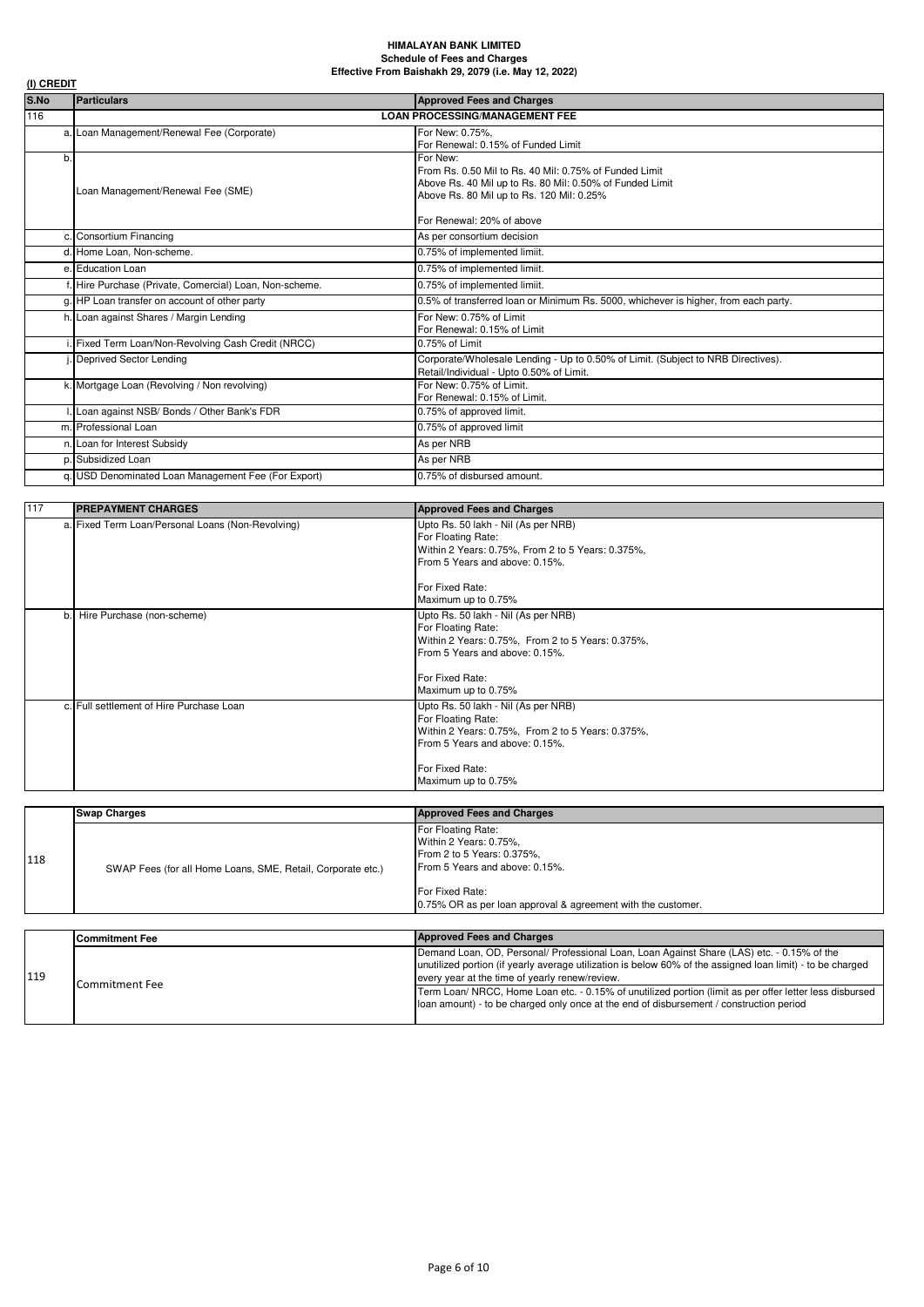| 120 | OTHER CREDIT RELATED SERVICE CHARGES                                                                      | <b>Approved Fees and Charges</b>                                                                                                                                                                                                                                                                                                                                                                                                                                                                                                                                                                                                                                                                                                                                                                                                                        |
|-----|-----------------------------------------------------------------------------------------------------------|---------------------------------------------------------------------------------------------------------------------------------------------------------------------------------------------------------------------------------------------------------------------------------------------------------------------------------------------------------------------------------------------------------------------------------------------------------------------------------------------------------------------------------------------------------------------------------------------------------------------------------------------------------------------------------------------------------------------------------------------------------------------------------------------------------------------------------------------------------|
|     | a. Credit Inquiry: Reciprocal Bank to Bank                                                                | Reciprocal basis Rs.1,000/enguiry where arrangement for reciprocal basis is not available.                                                                                                                                                                                                                                                                                                                                                                                                                                                                                                                                                                                                                                                                                                                                                              |
|     | b. Credit Information Fee (CICL)                                                                          | As levied by CICL. (Current Charge as per CICL are NPR 250/- per enquiry per company or per person<br>if report is received with no Transaction history at other BFIs. NPR550/- per enquiry per company or per<br>person if report is received with Transaction history at other BFIs.)                                                                                                                                                                                                                                                                                                                                                                                                                                                                                                                                                                 |
|     | Recommending for Blacklisting or when recommending for delisting from<br>the blacklist for loan customers | Rs. 3,000 per company and/or per person for listing & delisting of the borrower with loan/facility above<br>Rs. 10 M.<br>Rs.2,000 per company and/or per person for listing & delisting of the borrower with loan/facility below<br>Rs. 10 M.                                                                                                                                                                                                                                                                                                                                                                                                                                                                                                                                                                                                           |
|     | Blacklisting on Cheque Return Case                                                                        | Same as above. Charges will be recovered from the customer or applicant requesting for blacklisting<br>as the case may be.<br>(Note: Charges are subject to conditions prescribed by the CICL)                                                                                                                                                                                                                                                                                                                                                                                                                                                                                                                                                                                                                                                          |
| c.  | Secured Transaction Registry Office (STRO)                                                                | As per STRO/CICL Actual Basis                                                                                                                                                                                                                                                                                                                                                                                                                                                                                                                                                                                                                                                                                                                                                                                                                           |
|     | d. Partial release of pledged shares (Margin Lending or Others)                                           | Rs. 1,000/- per company/share                                                                                                                                                                                                                                                                                                                                                                                                                                                                                                                                                                                                                                                                                                                                                                                                                           |
|     | e. Partial release of collateral                                                                          | Rs. 10,000 per mortgage document                                                                                                                                                                                                                                                                                                                                                                                                                                                                                                                                                                                                                                                                                                                                                                                                                        |
|     | Partial release charge (HP Loan)                                                                          | Rs. 500 Per Vehicle                                                                                                                                                                                                                                                                                                                                                                                                                                                                                                                                                                                                                                                                                                                                                                                                                                     |
|     | g. Land Ownership registration certificate (LORC) temporary release charge                                | Rs.1.000                                                                                                                                                                                                                                                                                                                                                                                                                                                                                                                                                                                                                                                                                                                                                                                                                                                |
|     | h. Letter of Intent                                                                                       | Flat Rs. 25,000                                                                                                                                                                                                                                                                                                                                                                                                                                                                                                                                                                                                                                                                                                                                                                                                                                         |
| 122 | Other recovery process charges                                                                            | As per actual                                                                                                                                                                                                                                                                                                                                                                                                                                                                                                                                                                                                                                                                                                                                                                                                                                           |
| 123 | <b>PENAL Interest</b>                                                                                     | a) For all types of funded loan:<br>An additional 2% p.a. over existing interest rate on principal and/or interest becomes overdue / Default<br>on loan amount or deal or contract outstanding from the day interest and/or principal becomes overdue/<br>Default on the respective loan amount or deal or contract.<br>i) Default / overdue means :<br>. Equated monthly installment (EMI) or part thereof overdue for equated installment loan (eg. Home<br>Ioan, HP Ioans, Term Ioans, Mortgage Ioans etc.)<br>. Interest and/or principal overdue for other loans.<br>· Limit expiry/Review expiry in case of Overdraft facilities.<br>b) In case of overdrawn account without limit arrangement or forced loan due to claim of bank guarantee<br>or payment oblication of import bills, highest published rate for the amount excess to the limit. |

Note: For Home Loan, Subidha Loan, Education Loan, Auto Loan under special tie-up, Consumer Loans through Card Center will be guided as per the specific Policy and Scheme developed and duly approved by Competent Authority. However, the fees/charges is subject to NRB directives/guidelines.

#### **(J) SAFE DEPOSITS LOCKERS\***

| S.No | <b>Particulars</b>                                   | <b>Approved Fees and Charges</b>                |
|------|------------------------------------------------------|-------------------------------------------------|
| 124  | Category A: Volume - Above 6,000 Cube Inch           | Annual Rent-Rs. 8,000; Key Deposit-Rs. 40,000   |
| 125  | Category B: Voume-Between 3,000 and 6,000 Cube Inch  | Annual Rent-Rs. 7,000; Key Deposit-Rs. 30,000   |
| 126  | Category C: Volume-Between 2,000 and 3,000 Cube Inch | Annual Rent-Rs. 5,500; Key Deposit-Rs. 20,000   |
| 127  | Category D: Volume-Between 1,500 and 2,000 Cube Inch | Annual Rent-Rs. 5,000; Key Deposit-Rs. 18,000   |
| 128  | Category E: Volume-Between 1,000 and 1,500 Cube Inch | Annual Rent Rs. 4,000; Key Deposit-Rs. 12,000   |
| 129  | Category F: Volume Below 1,000 Cube Inch             | Annual Rent Rs. 3,500; Key Deposit-Rs. 10,000   |
| 130  | Locker drilling charge                               | Min. 6,000 or as per actual whichever is higher |
|      |                                                      |                                                 |

**Note** 1. 25% discount on Annual Rent ot PSA holders. 50% discount on Annual Rent to SPSA holders. (Facility: 1 locker per account, applicable to smaller size lockers only i.e. Category E & F Only).

2. 25% discount on Annual Rent and 50% discount on Key Deposit to HBL Nari Bachat Holders. (Facility: 1 locker per account, applicable to smaller size lockers only i.e. Category E & F Only).

3. Late Payment Fee. Rs. 200.00 flat. (Grace Period up to 15 days from due date.)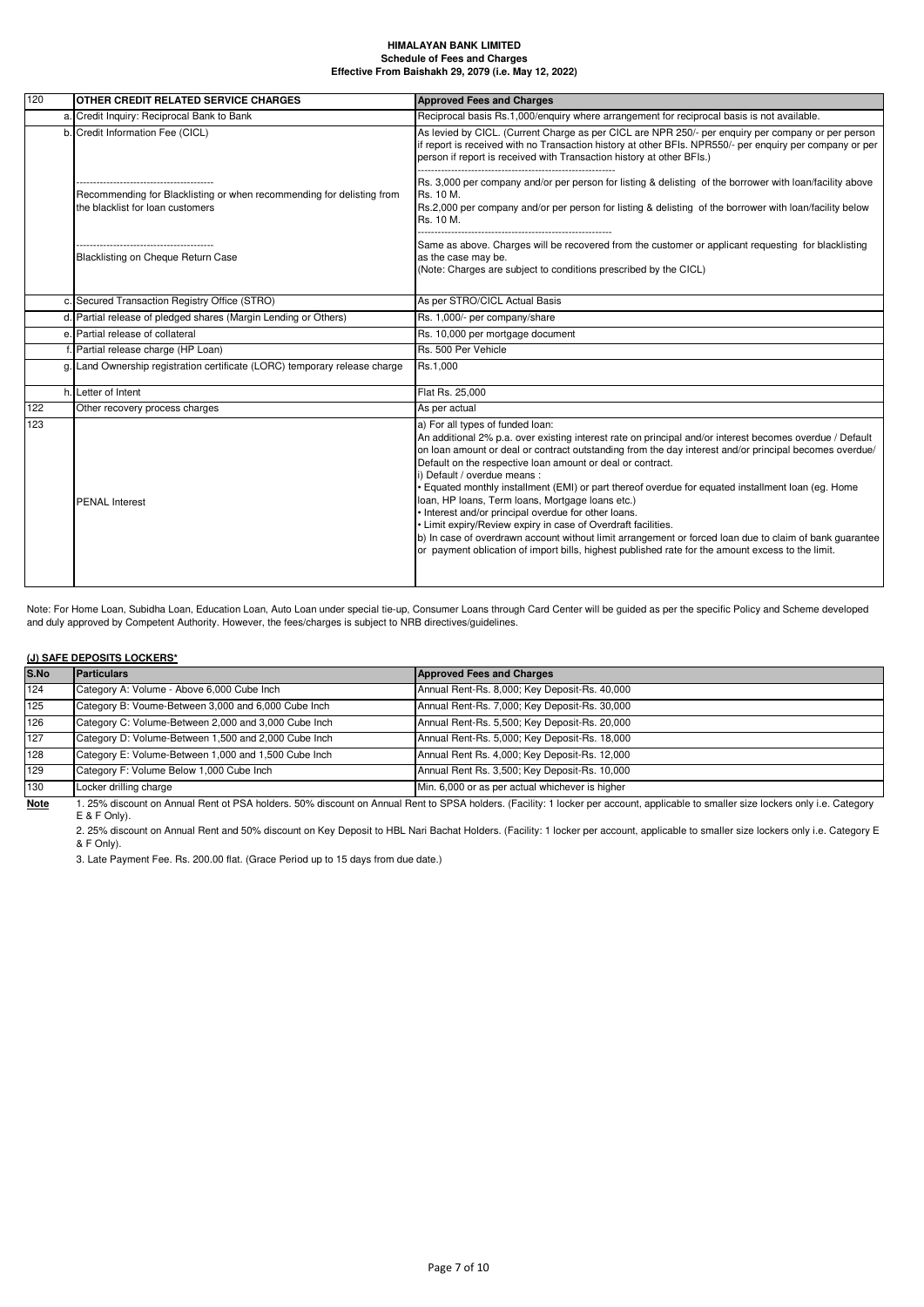# **(K) MISCELLANEOUS**

| S.No | Particulars                                                                                       | <b>Approved Fees and Charges</b>                                                                |  |
|------|---------------------------------------------------------------------------------------------------|-------------------------------------------------------------------------------------------------|--|
| 131  | Good For payment (Case to Case)                                                                   | Free.                                                                                           |  |
|      |                                                                                                   | For cancellation - Rs.300                                                                       |  |
| 132  | FCY Deposit into FCY account                                                                      | 0.50% for deno less than USD 50                                                                 |  |
| 133  | NRB Cheque Issuance                                                                               | For Financial institution/Custom: Nil,                                                          |  |
|      |                                                                                                   | For other: Rs. 500.00                                                                           |  |
| 134  | Manager's Cheque                                                                                  | Rs. 250.00 per MC, Other than Customs                                                           |  |
| 135  | Manager's Cheque Cancellation                                                                     | Rs. 250                                                                                         |  |
| 136  | Share Transfer Fee                                                                                | As per CDSC                                                                                     |  |
| 137  | Share Pledge/Freeze Charge                                                                        | Rs. 50 per transaction or As per charge levied by DP                                            |  |
| 138  | Lost Share Certificate Notice                                                                     | As per Actual                                                                                   |  |
| 139  | Share Split Charge                                                                                | Rs. 50/certificate, if applicable                                                               |  |
| 140  | *SMS Debit/Credit Alert                                                                           | Rs. 150 for Saving Account. Rs. 300 for Current Account to be charged per annum per account.    |  |
| 141  | <b>ASBA Charge</b>                                                                                | Rs. 20                                                                                          |  |
| 142  | C-ASBA                                                                                            |                                                                                                 |  |
|      | a. C-ASBA Registration (one time)                                                                 | Free                                                                                            |  |
|      | b. C-Asba application (through counter application or Online)                                     | Rs. 20/- (Free for staff)                                                                       |  |
| 143  | CCTV footage charge                                                                               | 1,000 per case / event (except for investigating /regulator agency eg., Police, CIAA, IRD etc.) |  |
| 144  | Document retrival charges                                                                         |                                                                                                 |  |
| a.   | Encashed cheque / Deposit slip etc. in HBL counter (for more than 90 days Rs. 500 within 3 months |                                                                                                 |  |
|      | old)                                                                                              | Rs. 1000 from 3 months to 5 years                                                               |  |
|      |                                                                                                   | Rs. 2000 above 5 years                                                                          |  |
|      | b. For ECC cheques (for more than 90 days old)                                                    | As per NCHL schedule                                                                            |  |
| 145  | Statement by Swift (MT 940/950)                                                                   |                                                                                                 |  |
|      | a. Set-up & Installation (One Time)                                                               | Rs. 1.000                                                                                       |  |
|      | b. Monthly Fee                                                                                    | Rs. 1,200 Per account per month (Waived for Remittance Vostro Partners)                         |  |

### **(L) DIGITAL BANKING CHANNEL**

| S.No | <b>Particulars</b>                                     | <b>Approved Fees and Charges</b> |
|------|--------------------------------------------------------|----------------------------------|
| 146  | Mobile Banking (HI-MB), Registration and Annual charge | Free                             |
| 147  | <b>HBL</b> iBanking                                    | Free                             |
| 148  | <b>HBL CorPav</b>                                      | Free                             |

**Note:**

i. Beside above schedule of Fees and Charges of HBL, Fees and Charges levied by Counter Party/Intermedatory Banks/Agents Shall be charged on actual basis. ii.\* Charges shall be applicable after the Free Scheme is over.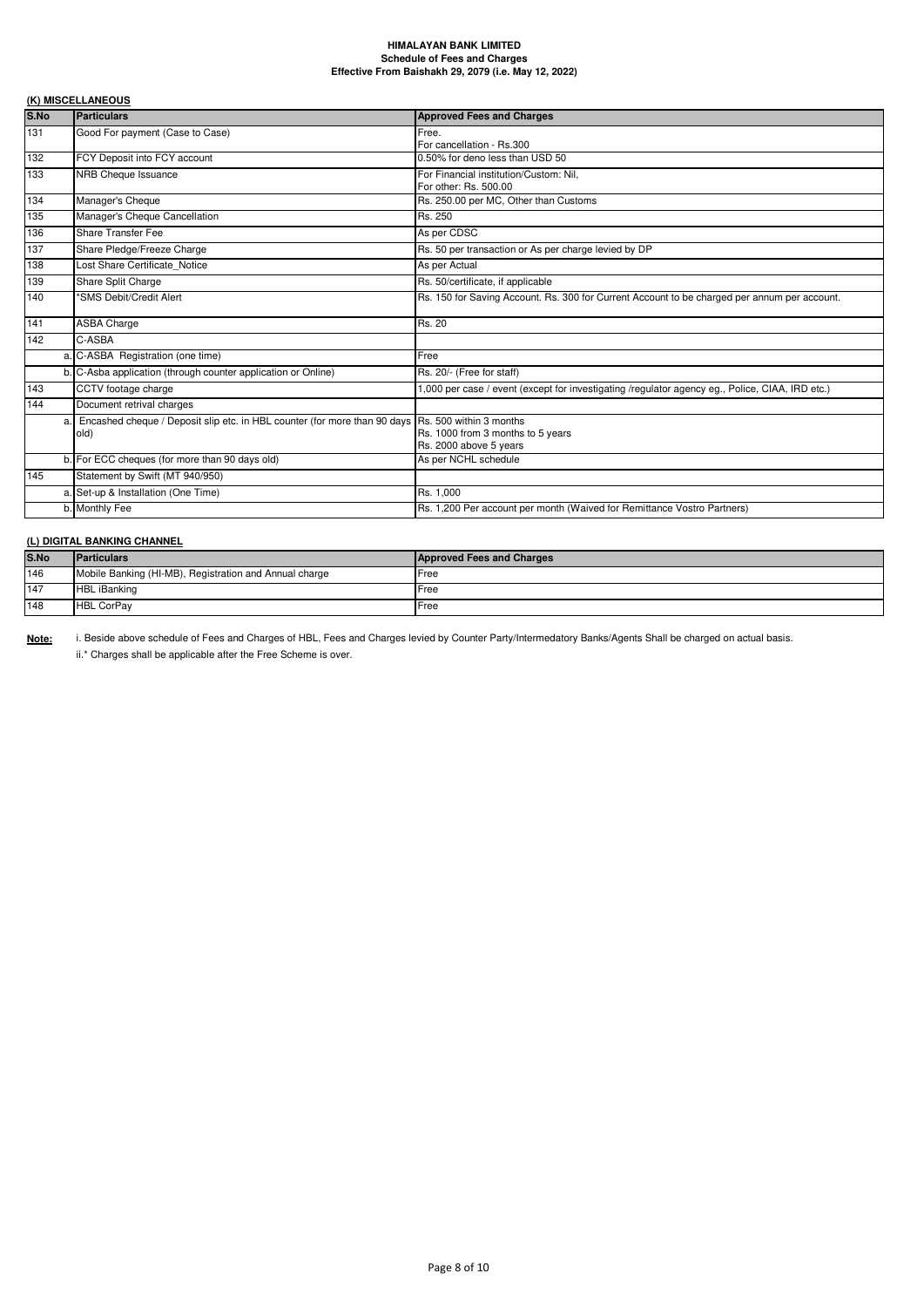# **(L) CREDIT/DEBIT/PREPAID CARD**

| <b>Credit Cards</b> |                                                             | <b>Master Card/Visa Gold Domestic</b> | Visa/Mastercard Classic Domestic | Master Card/Visa Gold International | Visa Classic International |
|---------------------|-------------------------------------------------------------|---------------------------------------|----------------------------------|-------------------------------------|----------------------------|
|                     | 149 Subscription Fee/Membership Fee                         | NPR1500                               | NPR 1000                         | <b>USD 15</b>                       | USD 10                     |
|                     | 150 Annual Fee                                              | <b>NPR 1500</b>                       | <b>NPR 1000</b>                  | <b>USD 15</b>                       | <b>USD 10</b>              |
|                     | 151 Supplementary: Subscription/Membership Fee              | NPR 1,000                             | <b>NPR 750</b>                   | <b>USD 10</b>                       | USD <sub>10</sub>          |
|                     | 152 Supplementary: Annual Fee                               | NPR 1,000                             | <b>NPR 750</b>                   | <b>USD 10</b>                       | <b>USD 10</b>              |
|                     | 153 Re-issue (Damage)/Replacement (Lost) Fee-all            | <b>NPR 500</b>                        | <b>NPR 500</b>                   | USD <sub>5</sub>                    | USD <sub>5</sub>           |
|                     | 154 Cash Advance Commission (On Us Transaction)             | Flat NPR 300                          | Flat NPR 300                     | Higher of USD 4 or 2.50%            | Higher of USD 4 or 2.50%   |
|                     | 155 Cash Advance Commission (On Other Banks-Nepal)          | Flat NPR 300                          | Flat NPR 300                     | Not Applicable                      | Not Applicable             |
|                     | 156 Cash Advance Commission (On Other Banks-India)          | Flat NPR 300                          | Flat NPR 300                     | Not Applicable                      | Not Applicable             |
|                     | 157 Cash Advance Commission (On Other Banks-International)  | Not Applicable                        | Not Applicable                   | Higher of USD 4 or 2.50%            | Higher of USD 4 or 2.50%   |
|                     | 158 Revolving Interest on credit card Dues and Cash advance | 2% per month                          | 2% per month                     | 1.50% per month                     | 1.50% per month            |
|                     | 159 Late Payment Fee                                        | Higher of NPR 300 or 0.5%             | Higher of NPR 300 or 0.5%        | Higher of USD 5 or 0.50%            | Higher of USD 5 or 0.50%   |
|                     | 160 Balance Enquiry Fee (Off Us ATM)                        | <b>NPR 50</b>                         | <b>NPR 50</b>                    | $\overline{UBD}$ 1.5                | $\overline{UBD}$ 1.5       |
|                     | 161 Cross currency Mark UP                                  | Not Applicable                        | Not Applicable                   | 2.00%                               | 2.00%                      |

| <b>Credit Cards</b>                                        | <b>Amex Gold Domestic</b> | <b>Amex Gold International</b> | <b>Amex Blue/Green Domestic</b> | Amex Blue/ Green International |
|------------------------------------------------------------|---------------------------|--------------------------------|---------------------------------|--------------------------------|
| 162 Subscription Fee/Membership Fee                        | NPR 1500                  | <b>USD 15</b>                  | <b>NPR 750</b>                  | <b>USD 10</b>                  |
| 163 Annual Fee                                             | NPR 1500                  | <b>USD 15</b>                  | <b>NPR 750</b>                  | <b>USD 10</b>                  |
| 164 Supplementary Subscription/Membership Fee              | NPR 1500                  | <b>USD 15</b>                  | <b>NPR 750</b>                  | <b>USD 10</b>                  |
| 165 Supplementary Annual Fee                               | NPR 1500                  | <b>USD 15</b>                  | <b>NPR 750</b>                  | <b>USD 10</b>                  |
| 166 Re-issue (Damage)/Replacement (Lost) Fee-all           | NPR 1500                  | <b>USD 15</b>                  | <b>NPR 750</b>                  | USD 10                         |
| 167 Cash Advance Commission (On Us Transaction)            | Flat NPR 300              | Higher of USD 4 or 2.5%        | Flat NPR 300                    | Higher of USD 4 or 2.5%        |
| 168 Cash Advance Commission (On Other Banks-Nepal)         | Flat NPR 300              | Higher of USD 4 or 2.5%        | Flat NPR 300                    | Higher of USD 4 or 2.5%        |
| 169 Cash Advance Commission (On Other Banks-India)         | Flat NPR 300              | Not Applicable                 | Flat NPR 300                    | Not Applicable                 |
| 170 Cash Advance Commission (On Other Banks-International) | Not Applicable            | Higher of USD 4 or 2.5%        | Not Applicable                  | Higher of USD 4 or 2.5%        |
| 171 Interest rates on credit card                          | 2% p.m.                   | 1.50% p.m.                     | 2% p.m.                         | 1.50% p.m.                     |
| 172 Late Payment Fee                                       | Higher of NPR 350 or 1%   | Higher of USD 5 of 0.50%       | Higher of NPR 350 or 1%         | Higher of USD 5 of 0.50%       |
| 173 Balance Enquiry Fee (Off Us ATM)                       | NPR 50                    | \$1.50                         | <b>NPR 50</b>                   | \$1.50                         |
| 174 Cross currency Mark UP                                 | Not Applicable            | 2.50%                          | Not Applicable                  | 2.50%                          |
| 175 Priority Pass Membership fee                           | Not Applicable            | Free                           | Not Applicable                  | Free                           |
| 176 Per Priority Pass courier fee                          | Not Applicable            | <b>USD 10</b>                  | Not Applicable                  | <b>USD 10</b>                  |

| <b>Prepaid Cards</b>                               | <b>Visa Prepaid Domestic Classic</b>                         | Visa Prepaid International | Union Pay International Prepaid | <b>AMEX Prepaid Domestic Classic</b> | <b>AMEX Prepaid</b><br><i><u><b>International</b></u></i> |
|----------------------------------------------------|--------------------------------------------------------------|----------------------------|---------------------------------|--------------------------------------|-----------------------------------------------------------|
| 177 Issuance and Renewal                           | NPR 500 for individual & NPR 250 for<br>institution or group | USD 10 or equivalent NPR   | USD 10 or equivalent NPR        | <b>NPR 500</b>                       | USD 10 or equivalent<br><b>NPR</b>                        |
| 178 Re-loading Fee*                                | Free                                                         | Free                       | Free                            | Free                                 | Free                                                      |
| 179 Re-issue (Damage)/Replacement (Lost) Fee       | <b>NPR 250</b>                                               | USD 2.5 or equivalent NPR  | USD 2.5 or equivalent NPR       | <b>NPR 150</b>                       | USD 10 or equivalent<br><b>NPR</b>                        |
| 180 Cash Withdrawal Fee (On us ATM)                | Free                                                         | Free                       | <b>IFree</b>                    | Free                                 | Free                                                      |
| 181 Cash Withdrawal Fee (Off us ATM-Nepal)         | NPR 50                                                       | Not Applicable             | Not Applicable                  | Not Applicable                       | Not Applicable                                            |
| 182 Cash Withdrawal Fee (Off us ATM-India)         | <b>NPR 250</b>                                               | Not Applicable             | Not Applicable                  | <b>NPR 250</b>                       | Not Applicable                                            |
| 183 Cash Withdrawal Fee (Off us ATM-International) | Not Applicable                                               | Higher of USD 4 or 2.50%   | Higher of USD 3 or 1.50%        | Not Applicable                       | Higher of USD 4 or<br>2.50%                               |
| 184 Balance Enquiry Fee (Off Us ATM)               | <b>NPR 50</b>                                                | <b>USD 1.5</b>             | <b>USD 1.5</b>                  | <b>NPR 50</b>                        | <b>USD 1.5</b>                                            |
| 185 Cross currency Mark UP                         | Not Applicable                                               | 2.00%                      |                                 | 2.00% Not Applicable                 | 2.50%                                                     |

\*USD Re-loading is allowed only against Passport/Exchange Facility or FCY Account subject to NRB Directives.